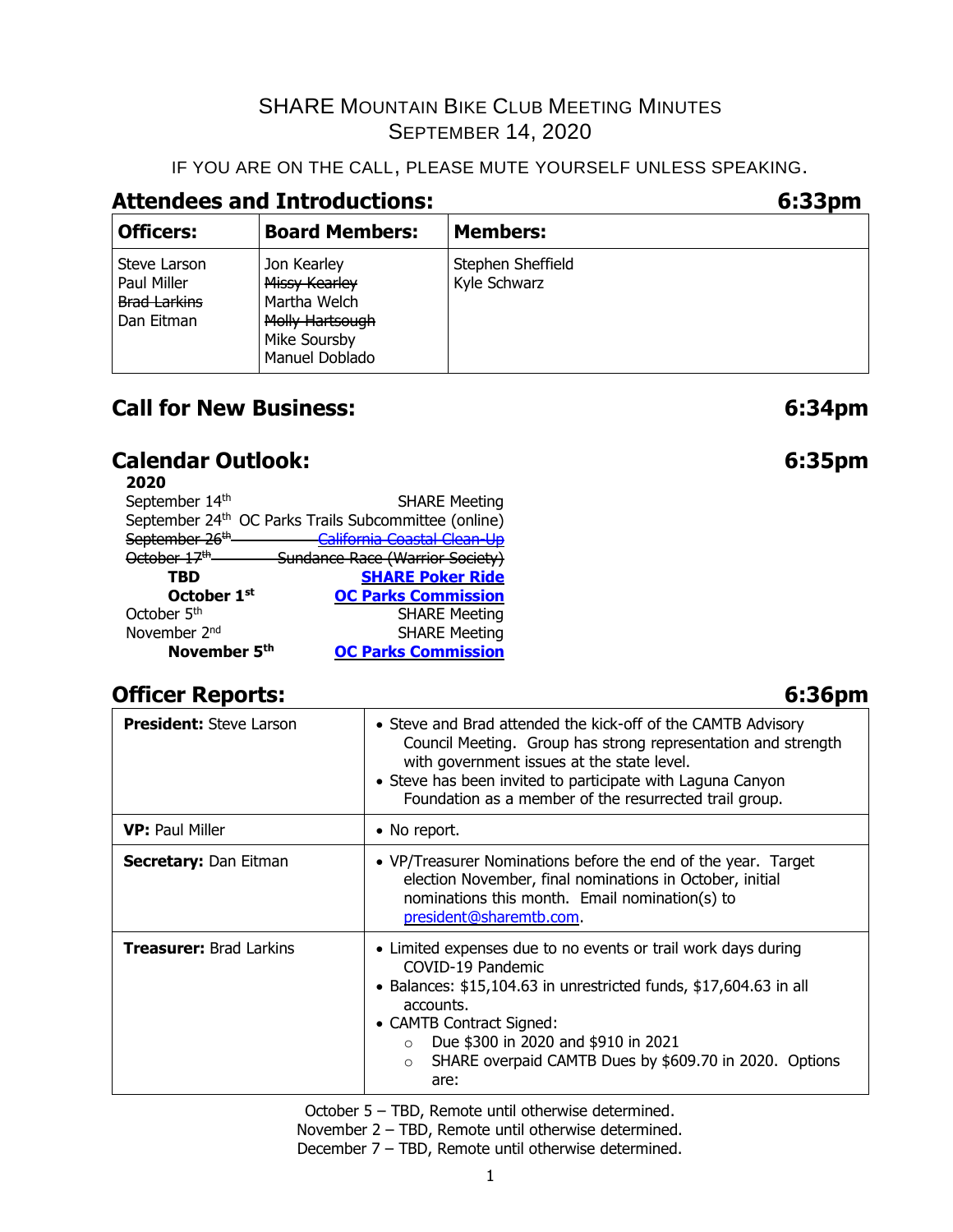#### IF YOU ARE ON THE CALL, PLEASE MUTE YOURSELF UNLESS SPEAKING.

## **Director Reports: 7:00pm**

| <b>Park Rep.:</b><br>Jon Kearley                    | • "Pop-Up" trailwork days with limited #'s of people are on the<br>horizon.                                                                                                                                                                                                                                             |
|-----------------------------------------------------|-------------------------------------------------------------------------------------------------------------------------------------------------------------------------------------------------------------------------------------------------------------------------------------------------------------------------|
| <b>Website Coordinator:</b><br>Mike Soursby         | • Nothing new to report. Keeping it up to date as necessary.                                                                                                                                                                                                                                                            |
| Sponsorship:<br>Manuel Doblado                      | • Nothing new to report.                                                                                                                                                                                                                                                                                                |
| <b>Events Coordinator:</b><br>Paul Miller           | $\bullet$ No events to coordinate.                                                                                                                                                                                                                                                                                      |
| <b>Communications:</b><br>Missy Kearley             | • New email outreach in the works.                                                                                                                                                                                                                                                                                      |
| <b>Bell Coordinator:</b><br>Martha Welch            | • Travis in Santiago Oaks has Bell Boxes to put up. Bells are being<br>provided by OC Parks (different than those provided by SHARE).<br>• Whiting/O'Neil requested bells and they were supplied because<br>people were asking for them.<br>• Lots of great feedback with the bells. Users continue to request<br>them. |
| <b>Public Relations:</b><br>Steve Larson/Dan Eitman | • Outreach via trail assistance continues.                                                                                                                                                                                                                                                                              |
| <b>Membership:</b><br>Steve/Missy/Dan               | • 181 Current Members (September 14, 2020)<br>• August: (2) New, (9) Renewals, (11) Lapses                                                                                                                                                                                                                              |
| <b>Volunteer Coordinator:</b><br>Vacant             | $\bullet$                                                                                                                                                                                                                                                                                                               |
| <b>Marketing and Graphics:</b><br>Vacant            |                                                                                                                                                                                                                                                                                                                         |

# **Park/Area Reports: 7:20pm**

| <b>Gov't/Land Manager Reports</b> | • Nothing new to report.                                |
|-----------------------------------|---------------------------------------------------------|
| <b>Crystal Cove</b>               | • Trail Assistance Volunteer Program is back in action. |
| <b>LCWP</b> $-$ Jeremy Carver     | • Nothing new to report. Clearing on Old Emerald.       |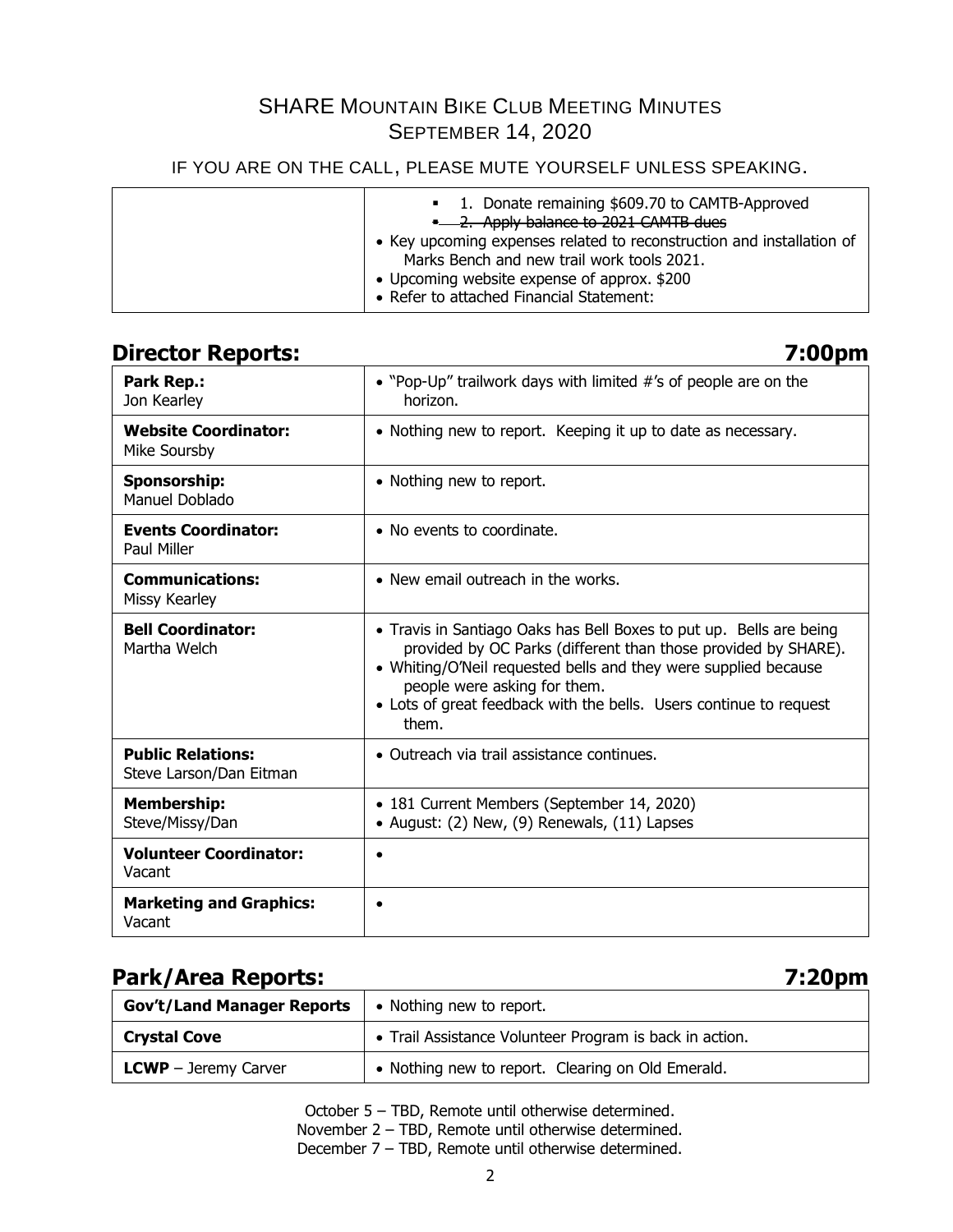#### IF YOU ARE ON THE CALL, PLEASE MUTE YOURSELF UNLESS SPEAKING.

| Aliso/Wood Canyons - Jason<br><b>Bennet</b>        | • Nothing new to report.                                                                                                                                                                |  |  |
|----------------------------------------------------|-----------------------------------------------------------------------------------------------------------------------------------------------------------------------------------------|--|--|
| <b>Whiting Ranch - Stephen</b><br>Sheffield        | • Nothing new to report. Holding up despite the use and weather.<br>Brushing on Borrego. Mountain Lion sightings continue with<br>frequency. Park is getting new equipment (motorized). |  |  |
| <b>Santiago Oaks</b>                               | • Lots of traffic. Holding up well despite weather and use. OC Parks<br>was giving out citations for entering the park prior to 7am during<br>the heat wave.                            |  |  |
| <b>Peters Canyon</b>                               | • Nothing new to report.                                                                                                                                                                |  |  |
| O'Neill                                            | • Nothing new to report. Waterworks has been "adjusted" with some<br>of the more "ill-advised" additions.                                                                               |  |  |
| <b>IOSP/IRC</b>                                    | • One-way trails continue. Patrolled by IRPD.                                                                                                                                           |  |  |
| <b>Caspers</b>                                     | • Nothing new to report.                                                                                                                                                                |  |  |
| <b>Chino Hills</b> $-$ Alan and Michelle<br>Vester | • Nothing new to report.                                                                                                                                                                |  |  |
| <b>San Onofre</b>                                  | • Nothing new to report.                                                                                                                                                                |  |  |
| <b>Other Areas</b>                                 | • Holy Fire Extended Closure (from April 2020) Order Expires on<br>September 20, 2020. System-wide National Forest Closures are<br>likely to occur during future Red-Flag Warnings.     |  |  |

# **Old Business: 7:38pm**

- 1. Informational Post topics: A Racer's View (October)-Dan Eitman, Trail Work (November) by Jon Kearley. Forward to Mike Soursby for publications as a "Post", not a "Blog". See if we can do it without the middle-man.
- 2. Need more communication on the website to indicate how much we work.
- 3. Recap of NICA Meeting and Follow-Up Action Items (refer to prior minutes).
	- a. Steven Sheffield brought up NICA venue desires at OC Parks Commission meeting.
	- b. Steven Sheffield will be at NICA races on Saturdays.
	- c. Look at Jersey placement for 2021. Deadline of September 2020. CAMTB/SHARE placement. Reach out to NICA for logo design.
- 4. Organizational Assessment Take the Pulse of the Membership. Any transition plans and outreach plans need this to determine how the organization moves forward with the best chances of success. Brad, Steve, and David to continue efforts on this. Discuss with Executive Board prior to moving forward with the next steps.
	- a. Survey status update from 8/3/20 (Brad Larkins). Follow-up for October meeting.
- 5. Take a Kid on a Poker Ride Day October? November? Permitting with OC Parks?
	- a. Review potential November  $7<sup>th</sup>$  date. Make the reservation if the OC Parks Calendar opens up.
	- b. Logistics to be discussed.
	- c. Scavenger Hunt?
		- i. A Park a week for a month?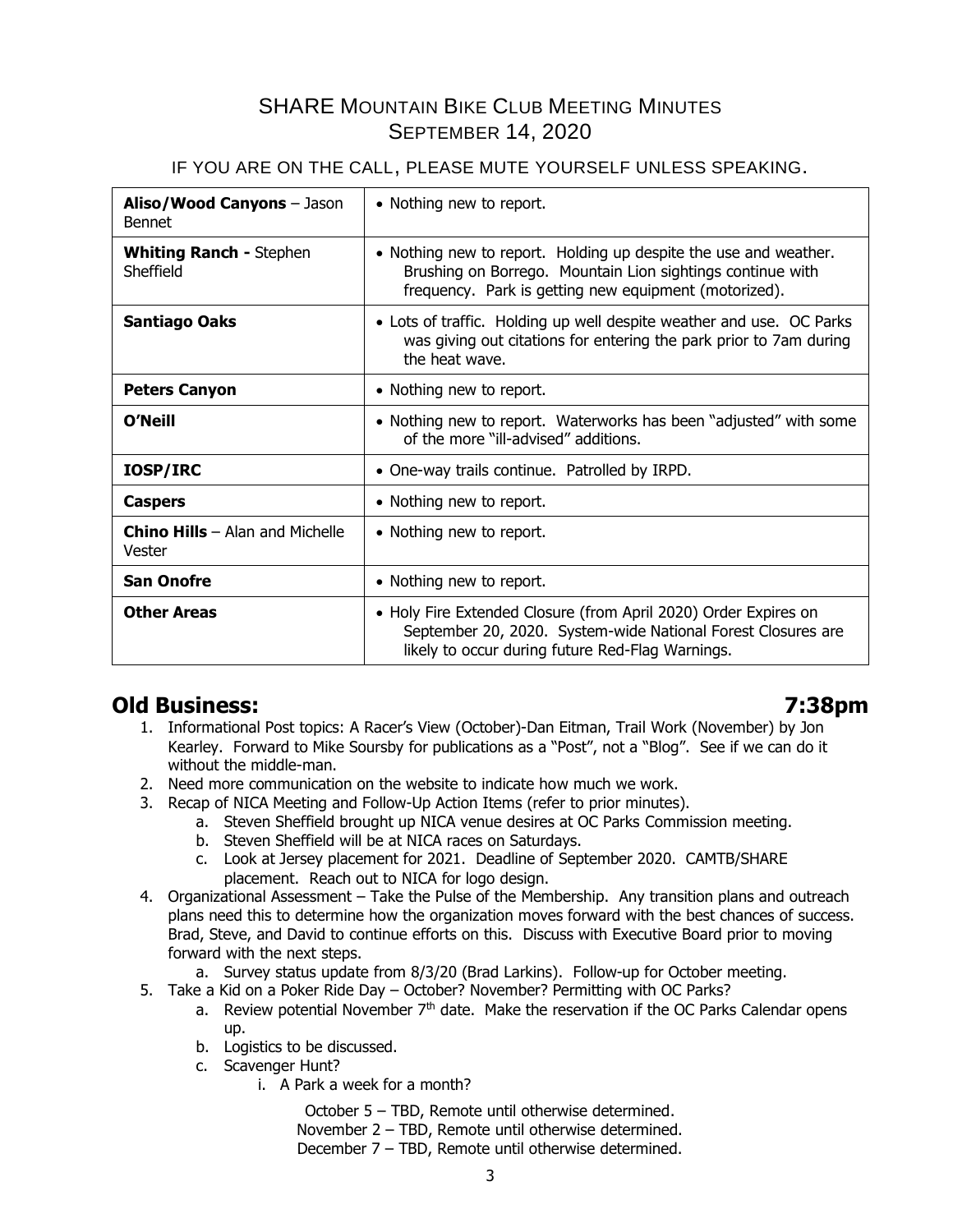#### IF YOU ARE ON THE CALL, PLEASE MUTE YOURSELF UNLESS SPEAKING.

- ii. Is it a scavenger hunt for SWAG? Landscape Features? SHARE representatives?
	- iii. Is it something we need OC Parks permission for…or do we ask for forgiveness?
	- iv. Staffing? Volunteers? Promotion?
	- v. Park Leadership?
	- vi. Date? Dates?
- vii. Strava Art? Winners voted on by the Executive Board and a "People's Choice?". Weekly Entries? Grand Prize Winner?
- d. Target Decision by October Meeting. November Event.
- 6. Great American Outdoors Act look for grant opportunities to expand Mountain Biking.
- 7. Identify and nominate (2) SHARE members for participation on the CAMTB Advisory Council. All nominations should be forwarded to [president@sharemtb.com](mailto:president@sharemtb.com) for vetting and selection by the Officers. Selection to be announced at September Meeting. – Brad and Steve are assuming this role on a temporary basis pending permanent nomination.

# **New Business (if not otherwise previously discussed): 7:58pm**

1. No New Business

# **General Roundtable: 7:59pm**

- 1. Kudos to the newsletter publication. Well done and well received.
- 2. Trail use is incredibly high. An opportunity to outreach to potential new members.
- 3. Non-Dot is looking to start some group rides with coordinated re-groups targeting specific ability levels.
- 4. September  $21^{st}$  is the officially rescheduled "Bike-to-Work" week. Post to SHARE website.

# **Meeting Adjourned @ 8:10pm**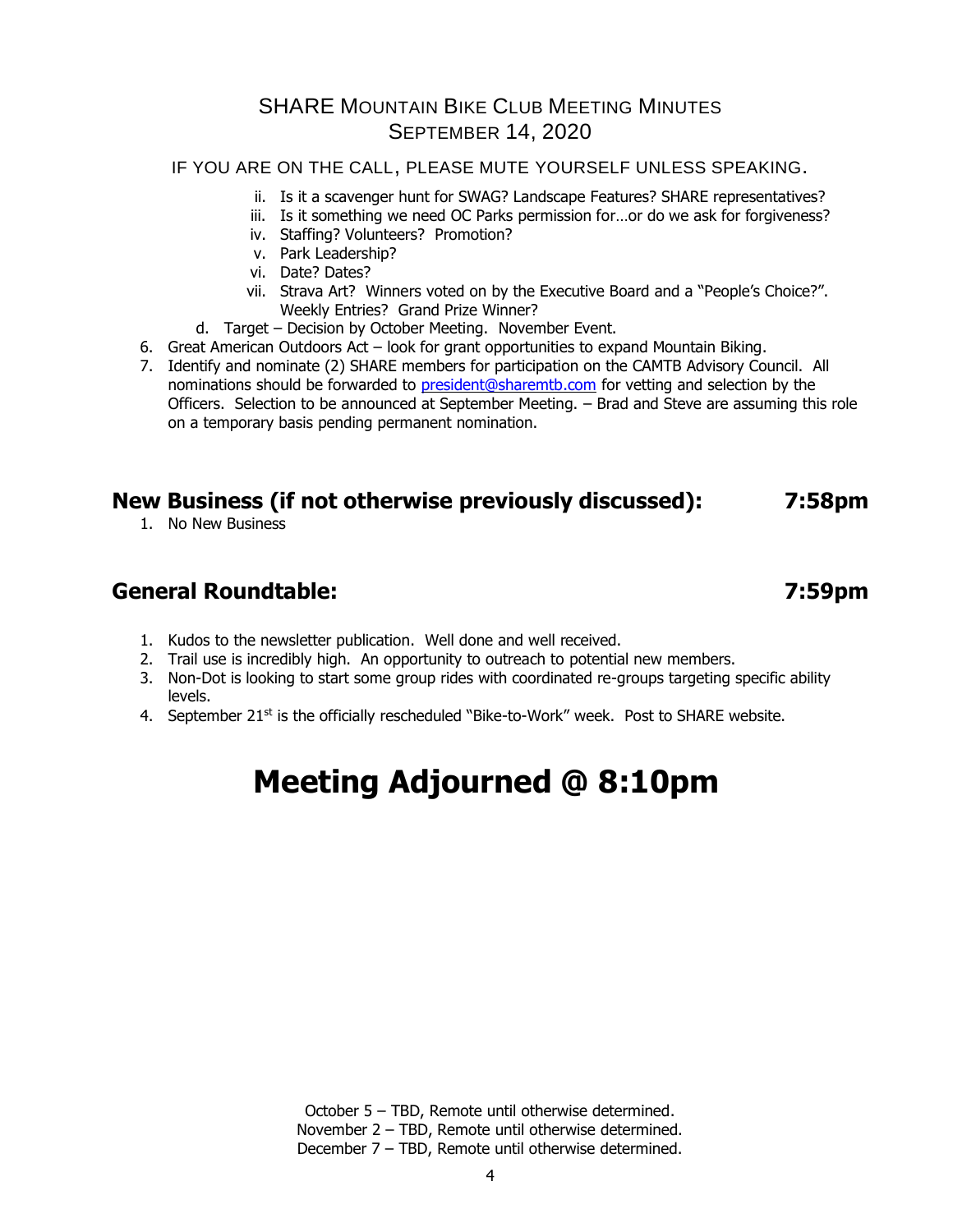#### IF YOU ARE ON THE CALL, PLEASE MUTE YOURSELF UNLESS SPEAKING.

#### Financial Statement

#### **SHARE Mountain Bike Club**

Sept 2020 Financial Report - 9/13/2020



|               | <b>UWU</b><br>Bank Account (BofA) |               |         |                |                  |                                                   |  |
|---------------|-----------------------------------|---------------|---------|----------------|------------------|---------------------------------------------------|--|
| Date          | Expense                           |               | Deposit | <b>Balance</b> |                  | Note                                              |  |
| 9/13/2020     |                                   |               |         |                | 5,470.95 Balance |                                                   |  |
| 9/8/2020      |                                   | 287.76        |         |                |                  | Internet Expense - GoDaddy.com - 2 years of email |  |
| 9/2/2020      |                                   | 250.00        |         |                |                  | Trailer and Storage Expense - J&S RV Storage      |  |
| 8/7/2020      |                                   | 910.00        |         |                |                  | Partnership Expense - CAMTB Dues                  |  |
| <b>Totals</b> |                                   | $1,447.76$ \$ |         |                | 5,470.95         |                                                   |  |

#### Bank Account (BofA Savings) - Reserve Account

| Date          | Expense | Deposit | Balance   | Note              |
|---------------|---------|---------|-----------|-------------------|
| 9/13/2020     |         |         | 11,576.14 | Balance           |
| 8/17/2020     |         | 0.10    |           | Income - Interest |
| <b>Totals</b> |         | 0.10    | 11,576.14 |                   |

#### **Bank Account (PavPal)**

Net Profit/(Loss) for Period

| Date          | Expense | Deposit | Balance | Note                 |
|---------------|---------|---------|---------|----------------------|
| 9/13/2020     |         |         | 557.54  | Balance              |
| 8/31/2020     |         | 0.03    |         | - Interest<br>Income |
| <b>Totals</b> |         | 0.03    | 557.54  |                      |

| <b>Totals</b>        | Expense |          | Deposit |        | Balance |           |
|----------------------|---------|----------|---------|--------|---------|-----------|
| <b>BofA Checking</b> |         | 1,447.76 |         | $\sim$ |         | 5.470.95  |
| <b>BofA Savings</b>  |         | $\sim$   |         | 0.10   |         | 11.576.14 |
| Paypal               |         | $\sim$   |         | 0.03   |         | 557.54    |
|                      |         | 1,447.76 |         | 0.13   |         | 17,604.63 |

¢

 $(1, 447.63)$ 

| <b>Upcoming Significant Revenue</b> |  |  |
|-------------------------------------|--|--|
|                                     |  |  |
|                                     |  |  |

| <b>Upcoming Significant Expenses</b>                    |   |          |
|---------------------------------------------------------|---|----------|
| Trailwork Maintennce Tools (2020)                       | s | 1,500.00 |
| Mark's Bench Donation (maintenance and<br>installation) |   | 1,000.00 |
|                                                         |   | 2,500.00 |

Discussed and approved at August 2020 board meeting. Jon K. is summarizing details of trail work tools needed. We expect to incurre these expenses by Novermber 2020.

Getting final costs and make payment next week from Dan O'Brien and then will cover costs of auger and cement to Mike Soursby for installation. All costs still projected within 10% of the original \$1,000 estimate.

#### Summary

| <b>Unrestricted Funds</b> | N/A | 15.104.63 |
|---------------------------|-----|-----------|
| <b>Restricted funds</b>   |     |           |

#### **Key Financial Points**

- SHARE has \$15.104.63 in unrestricted funds.
- SHARE remains financially strong with \$17,604.63 in accounts
- Limited expenses due to no events or trailwork days during COVID 19 Pandemic.
- Key upcoming expenses related to reconstruction and installation of Marks Bench and new trail work tools for 2021.
- CAMTB contract signed. Due \$300 in 2020 and \$910 in 2021. Advisory council reps are Steve L. and Brad L.
- SHARE overpaid CAMTB dues by \$609.70 in 2020. Options are to 1. Donate remaining \$609.70 to CAMTB in 2020 or 2. apply balance to 2021 CAMTB dues.
- CAMTB executive director and contact: Michael Anzalone michael@camtb.org 415.602.2694.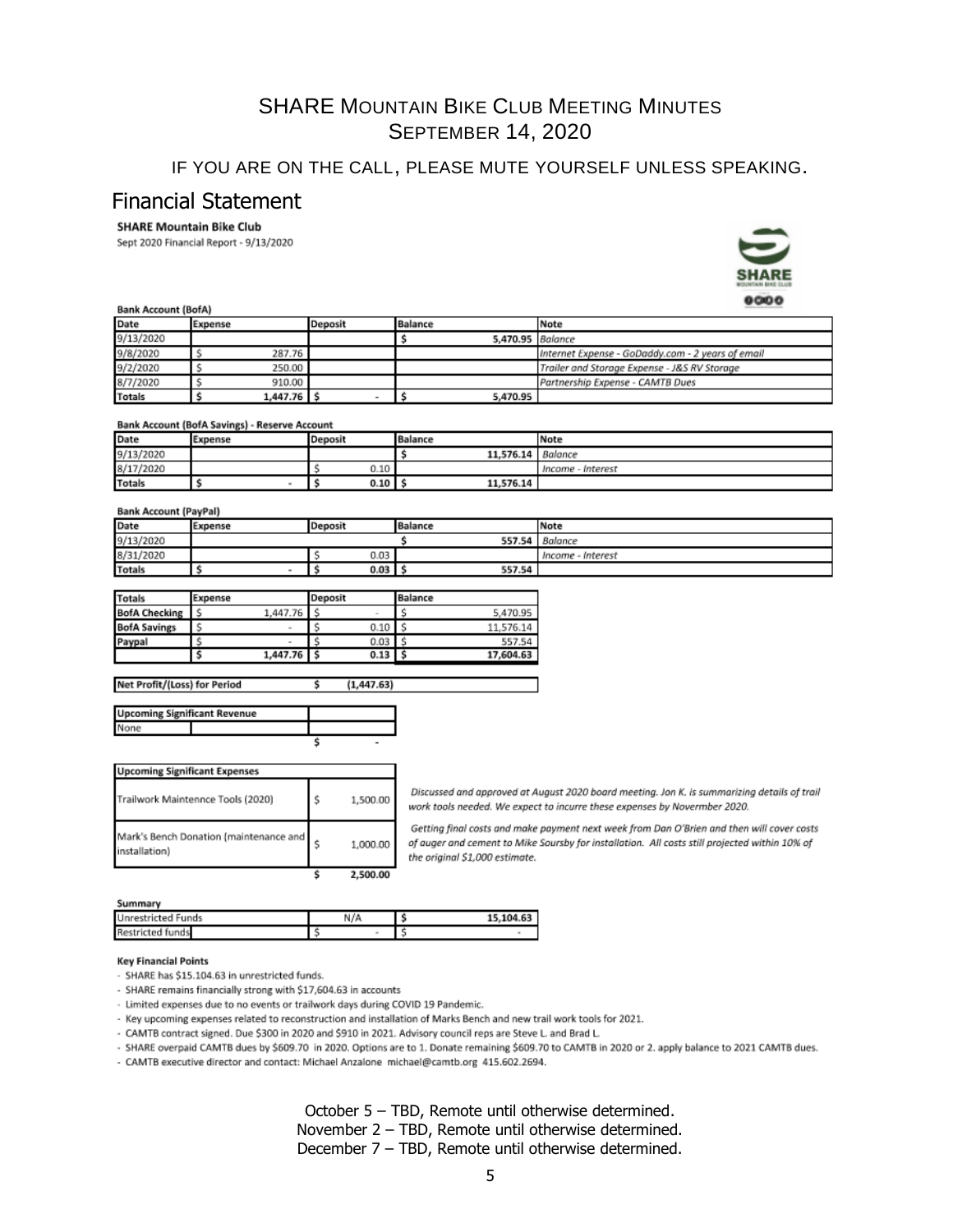IF YOU ARE ON THE CALL, PLEASE MUTE YOURSELF UNLESS SPEAKING. Membership Charts – Summer Comparison (September 14th, 2020)



October 5 – TBD, Remote until otherwise determined. November 2 – TBD, Remote until otherwise determined. December 7 – TBD, Remote until otherwise determined.